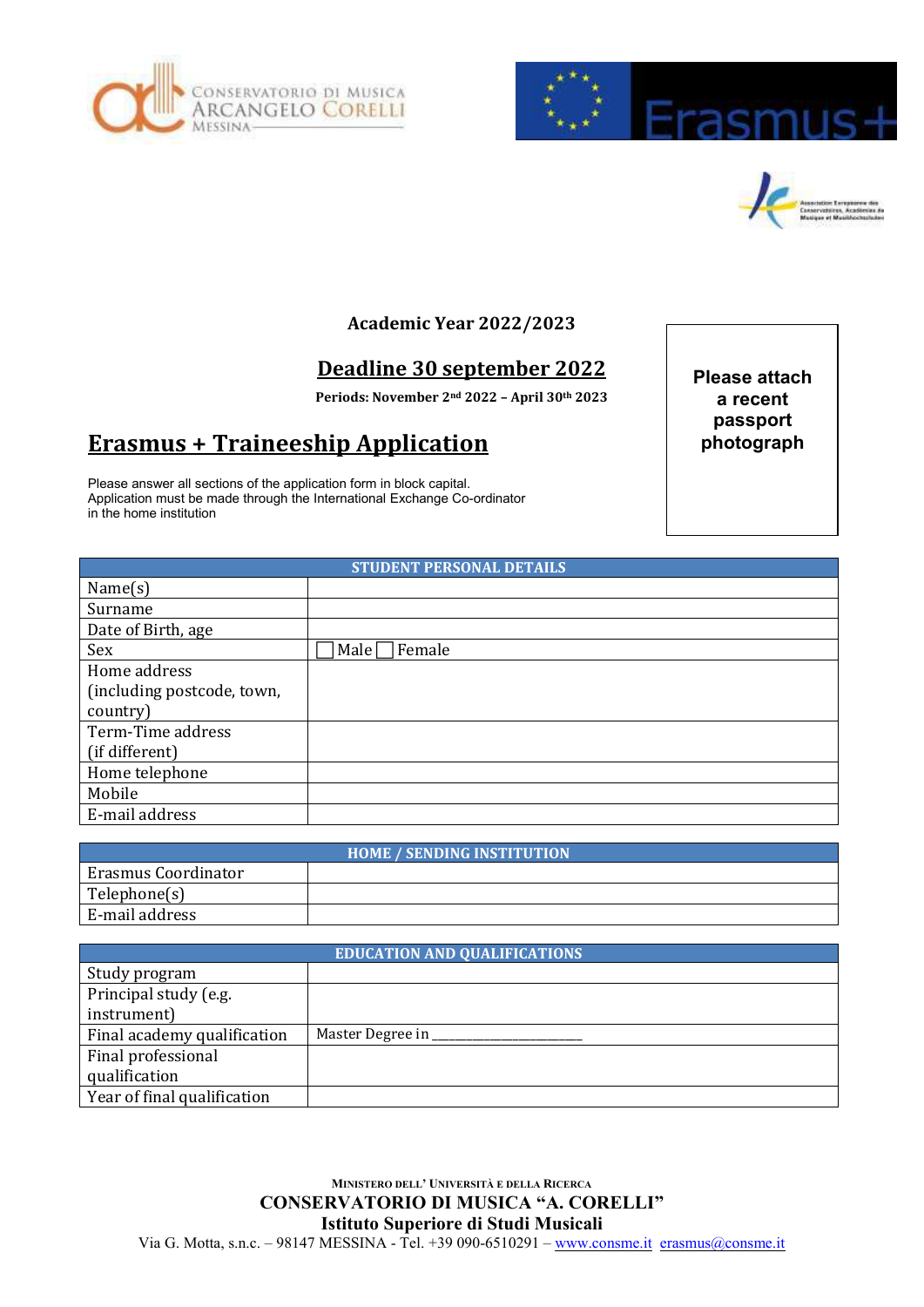





| <b>TRAINEESHIP APPLICATION</b> |                                               |  |
|--------------------------------|-----------------------------------------------|--|
| Desired placement position     |                                               |  |
| Availability (start date)      |                                               |  |
| Length of Placement            |                                               |  |
| (months)                       |                                               |  |
| Flexibility to stay longer     | $\lceil$ (period in months<br>) No I<br>Yes l |  |
| Year of final qualification    |                                               |  |

| <b>LANGUAGE SKILLS</b>       |                                                                          |  |
|------------------------------|--------------------------------------------------------------------------|--|
| English                      | Moderate<br>None<br>Good<br>Limited<br>Fluent                            |  |
| Italian                      | Moderate<br>Limited<br>Good [<br>None<br>Fluent                          |  |
| <b>Other</b>                 | Moderate<br>Limited <sup>[</sup><br>Good[<br>None<br>Fluent <sup>[</sup> |  |
| Will you, if necessary, be   | No <sub>l</sub><br>Yes [                                                 |  |
| studying the language of the |                                                                          |  |
| host                         |                                                                          |  |
| institution before the       |                                                                          |  |
| placement period?            |                                                                          |  |

**COMPUTER SKILLS**

Basic  $\Box$  Intermediate  $\Box$  Advanced  $\Box$ 

**DESCRIBE YOUR BIGGEST ACHIEVEMENTS, CAREER AMBITIONS**

**WHAT DO YOU WANT TO GAIN FROM THE WORK EXPERIENCE PLACEMENT?**

**MINISTERO DELL' UNIVERSITÀ E DELLA RICERCA CONSERVATORIO DI MUSICA "A. CORELLI" Istituto Superiore di Studi Musicali** Via G. Motta, s.n.c. – 98147 MESSINA - Tel. +39 090-6510291 – [www.consme.it](http://www.consme.it/) erasmus@consme.it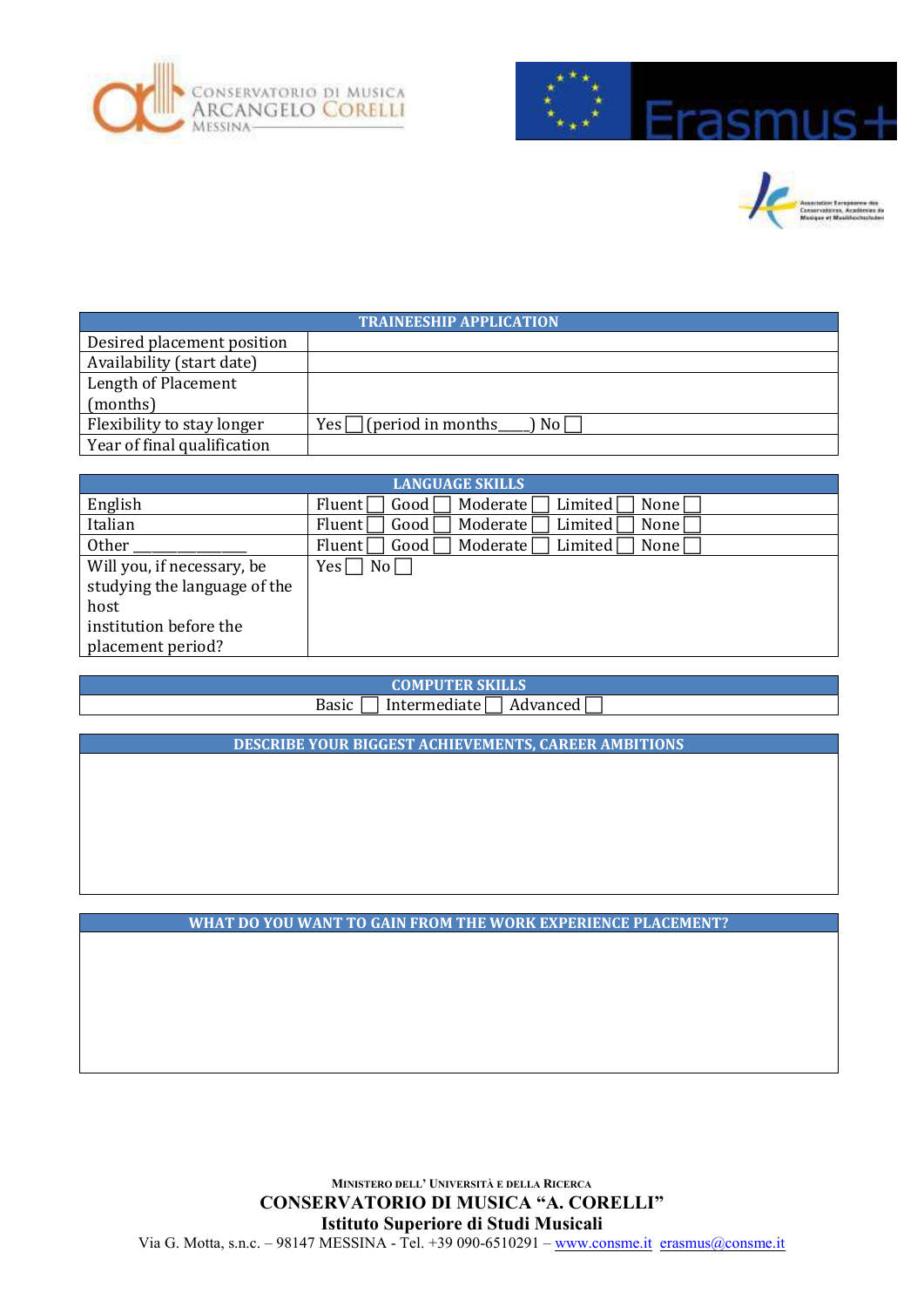





| <b>EXTRA CURRICULAR ACTIVITIES, INTERESTS</b><br>ADDITIONAL INFORMATION IN SUPPORT TO THE APPLICATION |                         |  |
|-------------------------------------------------------------------------------------------------------|-------------------------|--|
|                                                                                                       |                         |  |
|                                                                                                       |                         |  |
|                                                                                                       |                         |  |
|                                                                                                       |                         |  |
|                                                                                                       |                         |  |
|                                                                                                       |                         |  |
| <b>HEALTH DECLARATION</b>                                                                             |                         |  |
| Do you have a disability for                                                                          | $Yes \Box$<br>$No \Box$ |  |
| which special arrangements<br>may be needed                                                           |                         |  |
| to be considered for                                                                                  |                         |  |

| <b>EMERGENCY CONTACT</b>                                                      |  |  |
|-------------------------------------------------------------------------------|--|--|
| PERSON (relatives, family, close friend) TO BE NOTIFIED IN CASE OF EMERGENCY: |  |  |
| Name, surname                                                                 |  |  |
| Home address                                                                  |  |  |
| Telephone(s)                                                                  |  |  |

Attached english Curriculum Vitae.

Place and date \_\_\_\_\_\_\_\_\_\_\_\_\_\_\_\_\_\_\_\_\_\_\_\_\_\_\_ Signature\_\_\_\_\_\_\_\_\_\_\_\_\_\_\_\_\_\_\_\_\_\_\_\_\_\_\_\_\_\_\_\_\_\_

purposes of work?

I consent to the processing of the data contained in this sheet is carried out by the Conservatory in compliance with the institutional purposes and within the established limits by National Laws.

Signature \_\_\_\_\_\_\_\_\_\_\_\_\_\_\_\_\_\_\_\_\_\_\_\_\_\_\_\_\_\_\_\_\_\_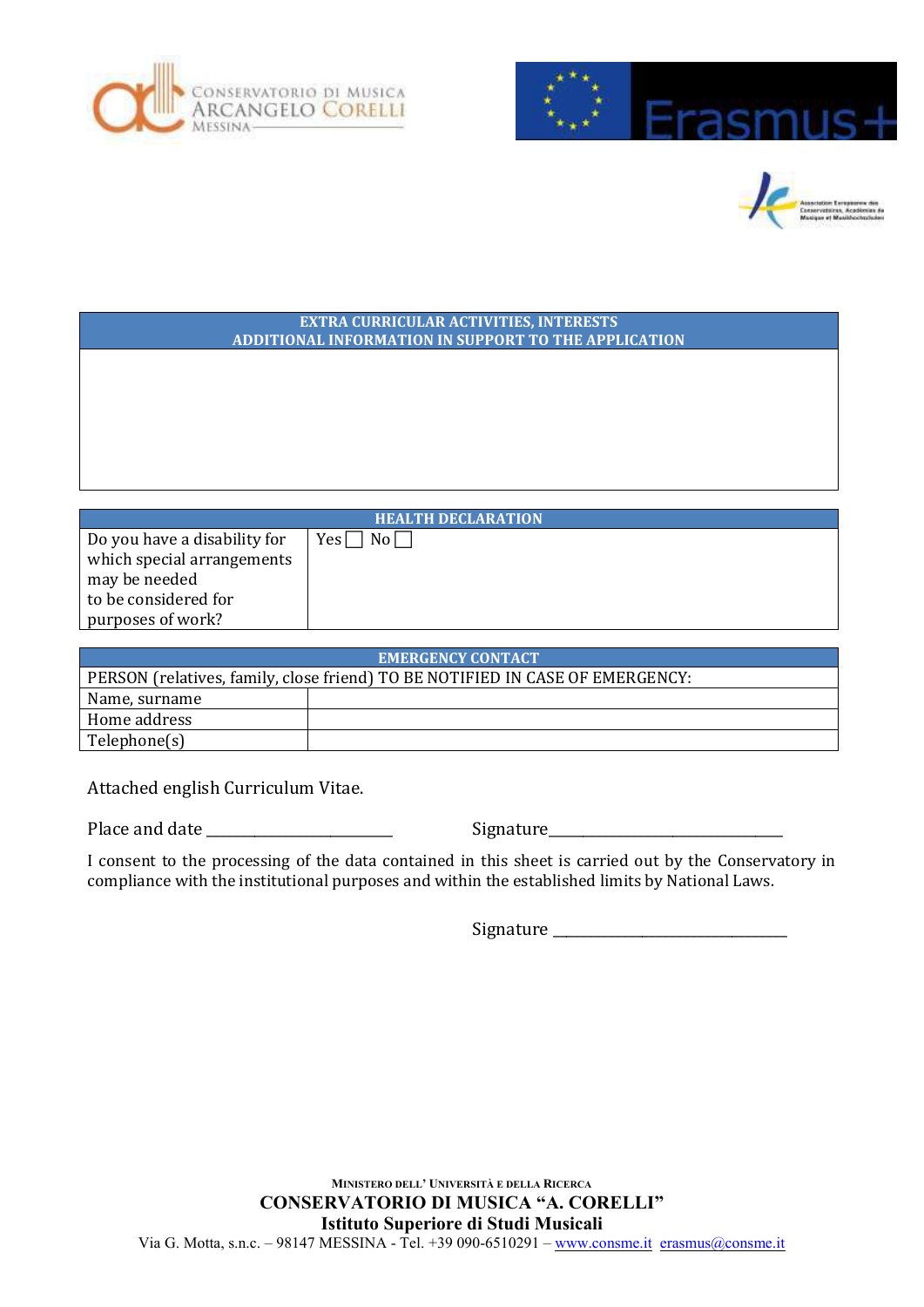





|                          | <b>TRAINEE INFORMATION</b>                          |
|--------------------------|-----------------------------------------------------|
| Name of organisation     | Conservatorio di Musica di Messina "Arcangelo       |
|                          | Corelli"                                            |
| Address                  | Viale G. Motta - 98147 - Messina - Italy            |
| Telephone                | +39 090 6510291                                     |
| E-mail                   | erasmus@consme.it                                   |
| Website                  | https://erasmuscorelli.it/                          |
| Number of trainees       | 1 Accompaniment Pianist;                            |
|                          | 1 Accompaniment Harpsichordist;                     |
|                          | 4 Viola;                                            |
|                          | 4 Cello;                                            |
|                          | 2 Double Bass;                                      |
|                          | 2 Oboe;                                             |
|                          | 2 Bassoon;                                          |
|                          | 1 Percussionist.                                    |
| Short description of the | The establishment of the Conservatory of            |
| company                  | Messina, named after the composer                   |
|                          | Arcangelo Corelli (Fusignano, 1653-1713). The       |
|                          | Conservatory is situated in a strategic and         |
|                          | accessible part in city of Messina, just few steps  |
|                          | from the Tram Terminal and the Tyrrhenian Sea.      |
|                          | Within the many halls and classrooms (52) of the    |
|                          | structure, more than 100                            |
|                          | professors work with about 680 students.            |
|                          | Prestigious performance spaces are                  |
|                          | available at the Institute for activities organized |
|                          | by the Conservatory or                              |
|                          | organizations and associations with which the       |
|                          | Conservatory constantly                             |
|                          | collaborates: the Auditorium (200 seats), the       |
|                          | concert hall                                        |
|                          | (100 seats), the Palacultura Auditorium (850        |
|                          | seats) and large rehearsal room.                    |
|                          | The Conservatory of Messina is characterized for    |
|                          | its intense production/performance activities       |
|                          | involving students and teachers in all the          |
|                          | various disciplines.                                |

**MINISTERO DELL' UNIVERSITÀ E DELLA RICERCA CONSERVATORIO DI MUSICA "A. CORELLI" Istituto Superiore di Studi Musicali** Via G. Motta, s.n.c. – 98147 MESSINA - Tel. +39 090-6510291 – [www.consme.it](http://www.consme.it/) erasmus@consme.it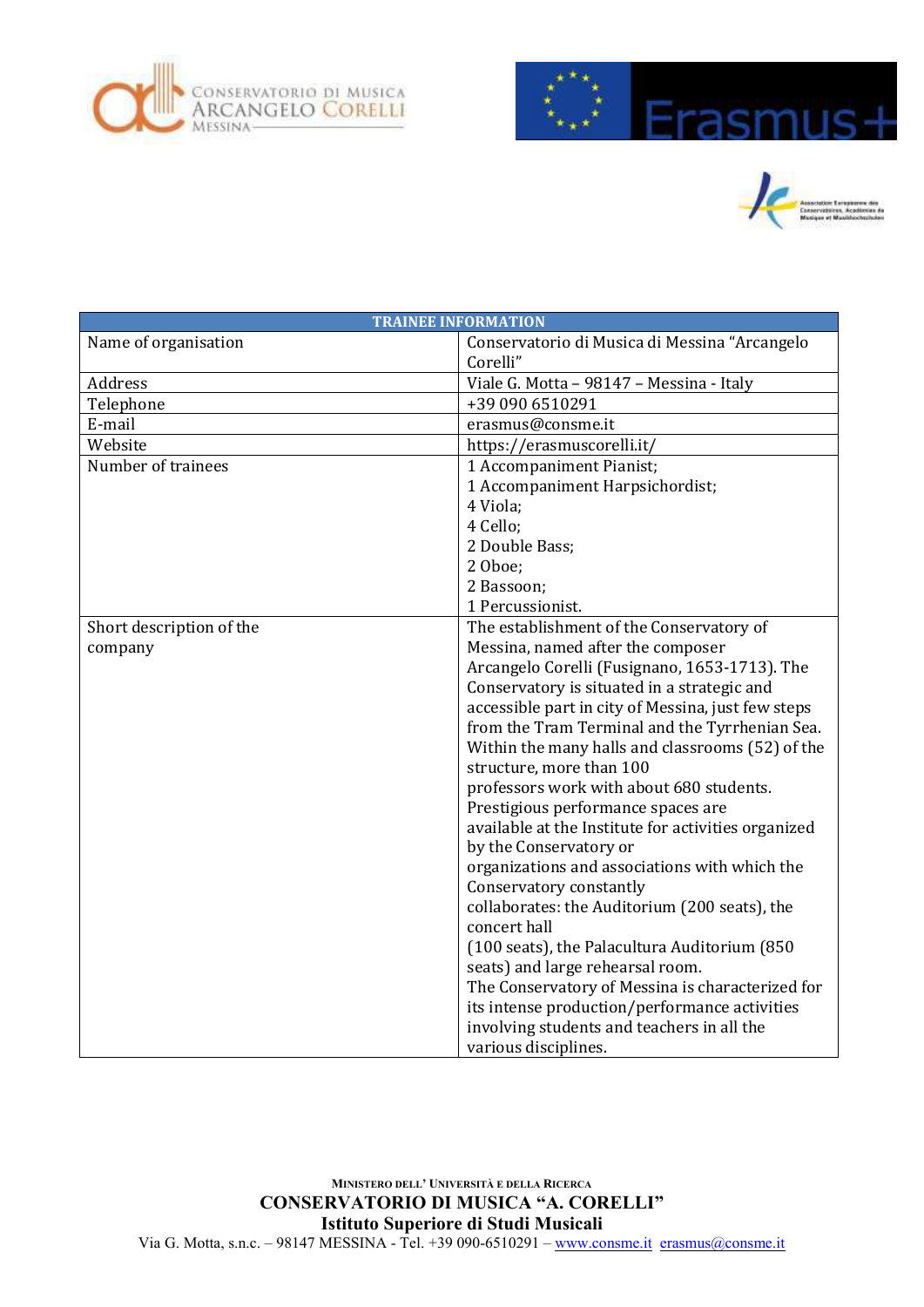





| <b>CONTACT DETAILS</b>  |                                        |  |
|-------------------------|----------------------------------------|--|
| Contact person for this | Prof. Lorenzo Genitori                 |  |
| placement               |                                        |  |
| Department and          | International Relationship Coordinator |  |
| designation, job title  |                                        |  |
| E-mail address          | erasmus@consme.it                      |  |

|                                                                              | <b>APPLICATION PROCEDURE</b>                                                      |
|------------------------------------------------------------------------------|-----------------------------------------------------------------------------------|
| Who to apply to                                                              | erasmus@consme.it                                                                 |
| Deadline for applications                                                    | September 30th 2022                                                               |
| <b>Application process</b>                                                   | Please submit via email: CV, motivational letter,<br>one letter of recommendation |
|                                                                              | from main instrument professors, Erasmus+                                         |
|                                                                              | <b>Application Form for Traineeships</b>                                          |
|                                                                              | (attached below), a 10 minutes video of                                           |
|                                                                              | repertoire related to the position                                                |
|                                                                              | (accompaniment on piano or harpsichord) - a link                                  |
|                                                                              | to the video is preferred-.                                                       |
| Please provide any additional information you wish related to the placement. |                                                                                   |

|                              | <b>PLACEMENT INFORMATION</b>                       |
|------------------------------|----------------------------------------------------|
| Department, Function         | Departments: Messina A. Corelli Orchestra          |
|                              | Function: orchestra trainee;                       |
|                              | Departments: Corelli Wind Orchestra                |
|                              | Function: wind orchestra trainee;                  |
|                              | Departments: Voice and Opera, Strings, Winds.      |
|                              | Function: Piano accompaniment for strings,         |
|                              | winds, and vocal studies.                          |
|                              | Department: Early Music.                           |
|                              | Function: Harpsichord accompaniment for Early      |
|                              | Music instruments and voice.                       |
|                              | Department: Ensemble Music.                        |
|                              | Function: class or public performances             |
| Location                     | Messina, Italy                                     |
| <b>Starting Date</b>         | November 2nd 2022                                  |
| <b>Duration</b>              | Minimum 2 months, maximum 9 months                 |
| Working hours per week       | Flexible, to be determined                         |
| Details of financial and "in | Visiting Students can participate in all seminars, |
| kind" support to be          | masterclasses and workshops                        |
| provided                     | concerts, lessons and rehearsal planned for        |
|                              | internal students in addition to                   |
|                              | access to the library.                             |

## **MINISTERO DELL' UNIVERSITÀ E DELLA RICERCA CONSERVATORIO DI MUSICA "A. CORELLI" Istituto Superiore di Studi Musicali**

Via G. Motta, s.n.c. – 98147 MESSINA - Tel. +39 090-6510291 – [www.consme.it](http://www.consme.it/) erasmus@consme.it